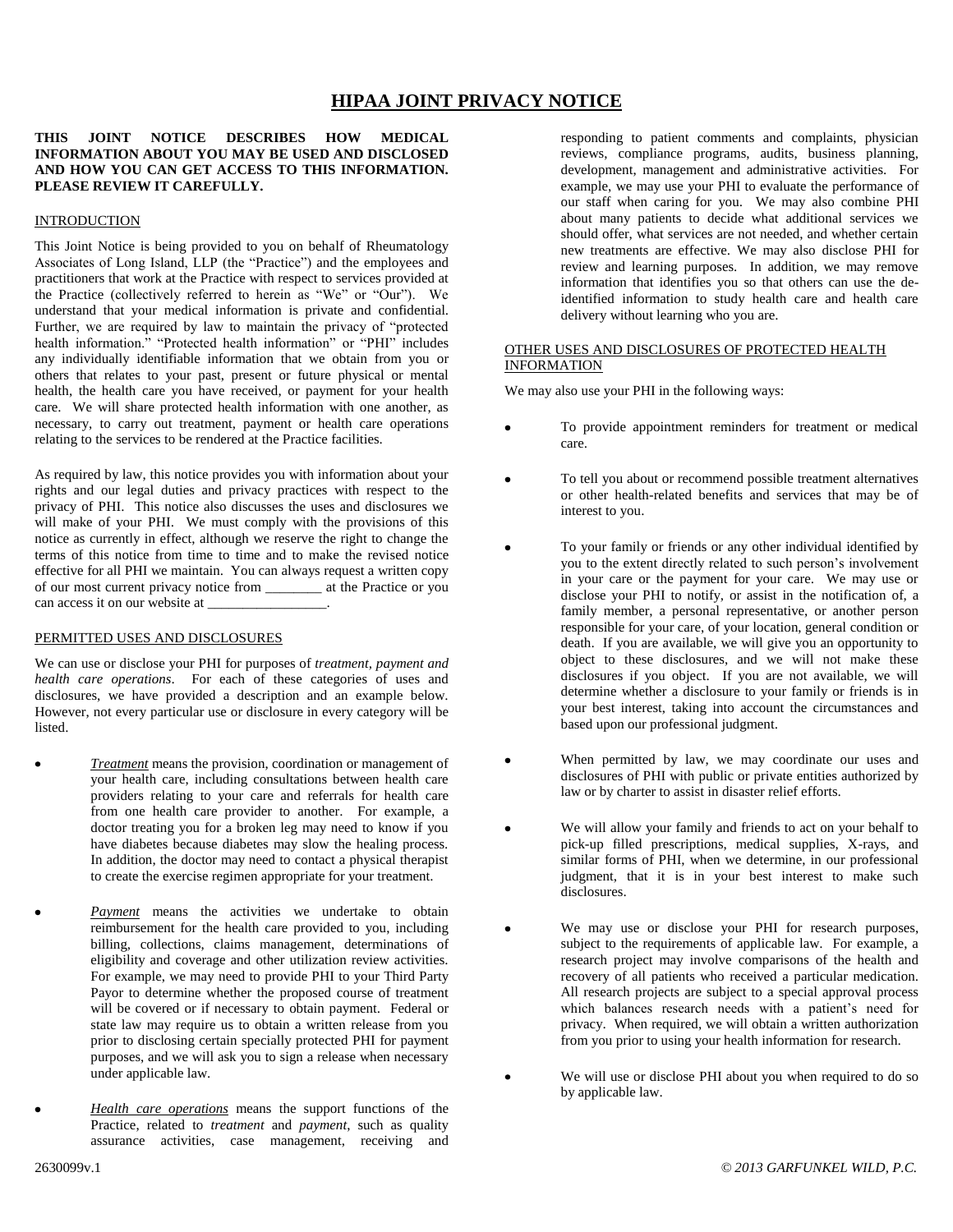In accordance with applicable law, we may disclose your PHI to your employer if we are retained to conduct an evaluation relating to medical surveillance of your workplace or to evaluate whether you have a work-related illness or injury. You will be notified of these disclosures by your employer or the Practice as required by applicable law.

Note: incidental uses and disclosures of PHI sometimes occur and are not considered to be a violation of your rights. Incidental uses and disclosures are by-products of otherwise permitted uses or disclosures which are limited in nature and cannot be reasonably prevented.

### SPECIAL SITUATIONS

Subject to the requirements of applicable law, we will make the following uses and disclosures of your PHI:

- Organ and Tissue Donation. If you are an organ donor, we may release PHI to organizations that handle organ procurement or transplantation as necessary to facilitate organ or tissue donation and transplantation.
- Military and Veterans. If you are a member of the Armed Forces, we may release PHI about you as required by military command authorities. We may also release PHI about foreign military personnel to the appropriate foreign military authority.
- Worker's Compensation. We may release PHI about you for programs that provide benefits for work-related injuries or illnesses.
- Public Health Activities. We may disclose PHI about you for public health activities, including disclosures:
	- $\star$ to prevent or control disease, injury or disability;
	- to report births and deaths;  $\ast$
	- to report child abuse or neglect;  $\ast$
	- to persons subject to the jurisdiction of the Food and  $\ast$ Drug Administration (FDA) for activities related to the quality, safety, or effectiveness of FDA-regulated products or services and to report reactions to medications or problems with products;
	- to notify a person who may have been exposed to a disease or may be at risk for contracting or spreading a disease or condition;
	- to notify the appropriate government authority if we believe that an adult patient has been the victim of abuse, neglect or domestic violence. We will only make this disclosure if the patient agrees or when required or authorized by law.
- Health Oversight Activities. We may disclose PHI to federal or state agencies that oversee our activities (e.g., providing health care, seeking payment, and civil rights).
- Lawsuits and Disputes. If you are involved in a lawsuit or a dispute, we may disclose PHI subject to certain limitations.
- Law Enforcement. We may release PHI if asked to do so by a law enforcement official:
- In response to a court order, warrant, summons or similar process;
- To identify or locate a suspect, fugitive, material witness, or missing person;
- About the victim of a crime under certain limited circumstances;
- About a death we believe may be the result of criminal conduct;
- About criminal conduct on our premises; or
- In emergency circumstances, to report a crime, the location of the crime or the victims, or the identity, description or location of the person who committed the crime.
- Coroners, Medical Examiners and Funeral Directors. We may release PHI to a coroner or medical examiner. We may also release PHI about patients to funeral directors as necessary to carry out their duties.
- National Security and Intelligence Activities. We may release PHI about you to authorized federal officials for intelligence, counterintelligence, other national security activities authorized by law or to authorized federal officials so they may provide protection to the President or foreign heads of state.
- Inmates. If you are an inmate of a correctional institution or under the custody of a law enforcement official, we may release PHI about you to the correctional institution or law enforcement official. This release would be necessary (1) to provide you with health care; (2) to protect your health and safety or the health and safety of others; or (3) for the safety and security of the correctional institution.
- Serious Threats. As permitted by applicable law and standards of ethical conduct, we may use and disclose PHI if we, in good faith, believe that the use or disclosure is necessary to prevent or lessen a serious and imminent threat to the health or safety of a person or the public or is necessary for law enforcement authorities to identify or apprehend an individual.

*Note***: HIV-related information, genetic information, alcohol and/or substance abuse records, mental health records and other specially protected health information may enjoy certain special confidentiality protections under applicable state and federal law. Any disclosures of these types of records will be subject to these special protections.**

# OTHER USES OF YOUR HEALTH INFORMATION

Certain uses and disclosures of PHI will be made only with your written authorization, including uses and/or disclosures: (a) of psychotherapy notes (where appropriate); (b) for marketing purposes; and (c) that constitute a sale of PHI under the Privacy Rule. Other uses and disclosures of PHI not covered by this notice or the laws that apply to us will be made only with your written authorization. You have the right to revoke that authorization at any time, provided that the revocation is in writing, except to the extent that we already have taken action in reliance on your authorization.

# YOUR RIGHTS

1. You have the right to request restrictions on our uses and disclosures of PHI for treatment, payment and health care operations. However, we are not required to agree to your request unless the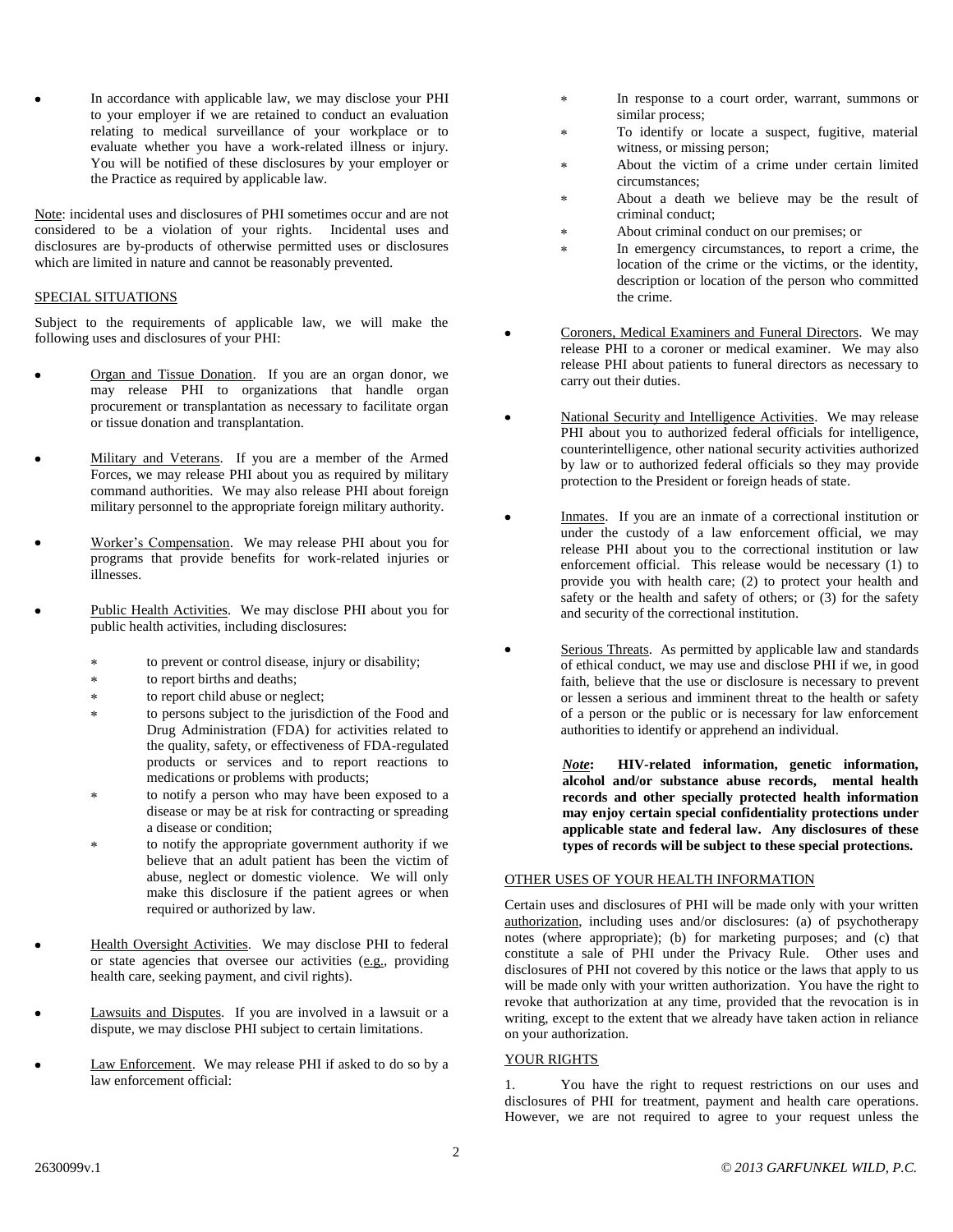disclosure is to a health plan in order to receive payment, the PHI pertains solely to your health care items or services for which you have paid the bill in full, and the disclosure is not otherwise required by law. To request a restriction, you may make your request in writing to the Privacy Officer.

2. You have the right to reasonably request to receive confidential communications of your PHI by alternative means or at alternative locations. To make such a request, you may submit your request in writing to the Privacy Officer.

3. You have the right to inspect and copy the PHI contained in our Practice records, except:

- (i) for psychotherapy notes, (i.e., notes that have been recorded by a mental health professional documenting counseling sessions and have been separated from the rest of your medical record);
- (ii) for information compiled in reasonable anticipation of, or for use in, a civil, criminal, or administrative action or proceeding;
- (iii) for PHI involving laboratory tests when your access is restricted by law;
- (iv) if you are a prison inmate, and access would jeopardize your health, safety, security, custody, or rehabilitation or that of other inmates, any officer, employee, or other person at the correctional institution or person responsible for transporting you;
- (v) if we obtained or created PHI as part of a research study, your access to the PHI may be restricted for as long as the research is in progress, provided that you agreed to the temporary denial of access when consenting to participate in the research;
- (vi) for PHI contained in records kept by a federal agency or contractor when your access is restricted by law; and
- (vii) for PHI obtained from someone other than us under a promise of confidentiality when the access requested would be reasonably likely to reveal the source of the information.

In order to inspect or obtain a copy your PHI, you may submit your request in writing to the Medical Records Custodian. If you request a copy, we may charge you a fee for the costs of copying and mailing your records, as well as other costs associated with your request.

We may also deny a request for access to PHI under certain circumstances if there is a potential for harm to yourself or others. If we deny a request for access for this purpose, you have the right to have our denial reviewed in accordance with the requirements of applicable law.

4. You have the right to request an amendment to your PHI but we may deny your request for amendment, if we determine that the PHI or record that is the subject of the request:

- (i) was not created by us, unless you provide a reasonable basis to believe that the originator of PHI is no longer available to act on the requested amendment;
- (ii) is not part of your medical or billing records or other records used to make decisions about you;
- (iii) is not available for inspection as set forth above; or
- (iv) is accurate and complete.

In any event, any agreed upon amendment will be included as an addition to, and not a replacement of, already existing records. In order to request an amendment to your PHI, you must submit your request in writing to Medical Record Custodian at our Practice, along with a description of the reason for your request.

5. You have the right to receive an accounting of disclosures of PHI made by us to individuals or entities other than to you for the six years prior to your request, except for disclosures:

- (i) to carry out treatment, payment and health care operations as provided above;
- (ii) incidental to a use or disclosure otherwise permitted or required by applicable law;
- (iii) pursuant to your written authorization;
- (iv) to persons involved in your care or for other notification purposes as provided by law;
- (v) for national security or intelligence purposes as provided by law;
- (vi) to correctional institutions or law enforcement officials as provided by law;
- (vii) as part of a limited data set as provided by law.

To request an accounting of disclosures of your PHI, you must submit your request in writing to the Privacy Officer at our Practice. Your request must state a specific time period for the accounting  $(e.g.,)$ the past three months). The first accounting you request within a twelve (12) month period will be free. For additional accountings, we may charge you for the costs of providing the list. We will notify you of the costs involved, and you may choose to withdraw or modify your request at that time before any costs are incurred.

6. You have the right to receive a notification, in the event that there is a breach of your unsecured PHI, which requires notification under the Privacy Rule.

# **COMPLAINTS**

If you believe that your privacy rights have been violated, you should immediately contact the Practice Privacy Officer at **\_\_\_\_\_\_\_\_\_\_\_\_\_**. We will not take action against you for filing a complaint. You also may file a complaint with the Secretary of the U. S. Department of Health and Human Services.

### CONTACT PERSON

If you have any questions or would like further information about this notice, please contact the Practice Privacy Officer at \_\_\_\_\_\_\_\_\_\_\_\_\_\_\_.

This notice is effective as of  $\_\_\_\_\_\_\_\_\_\_\_\_$ .